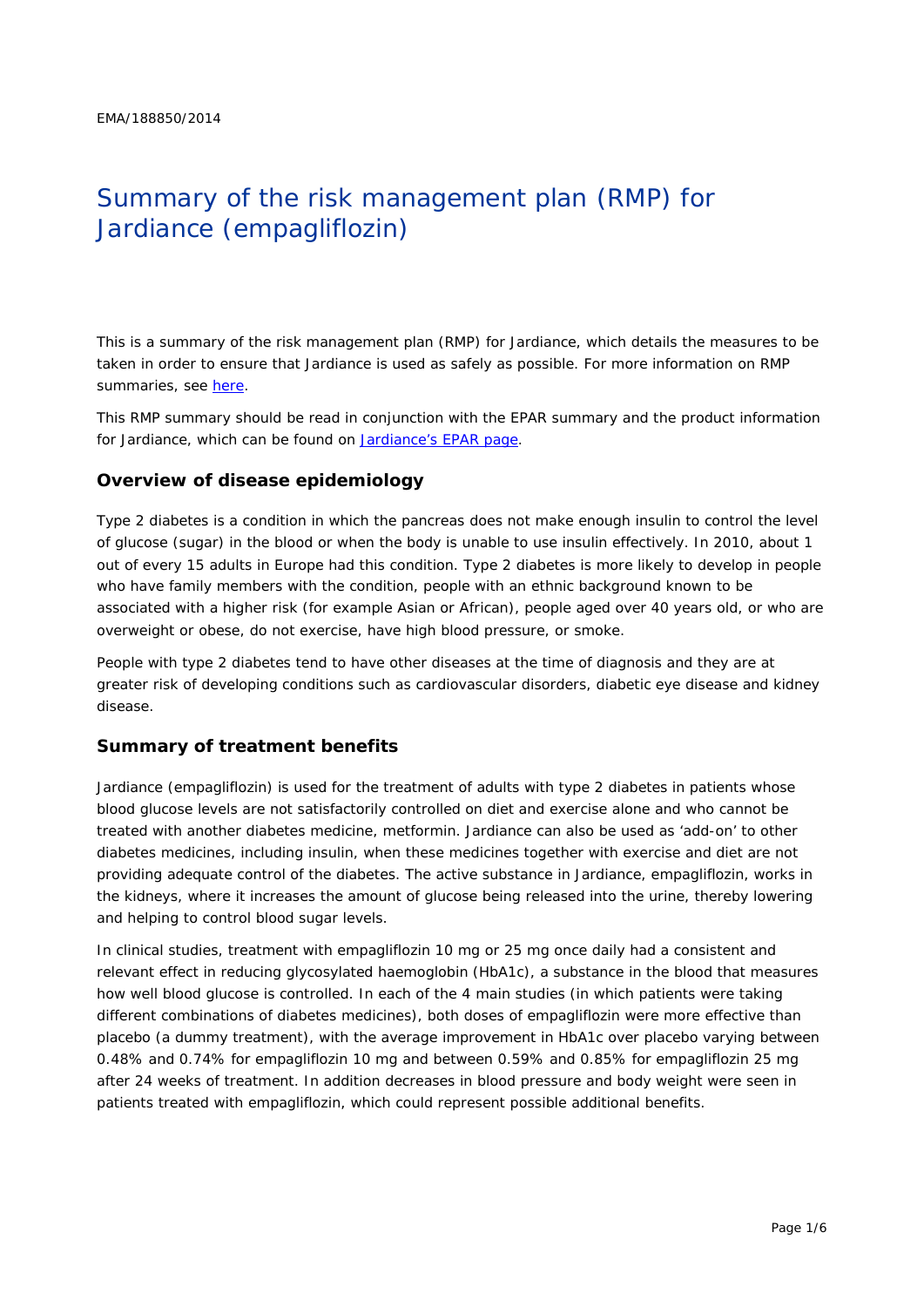# **Unknowns relating to treatment benefits**

It is not known if the effects of Jardiance on blood pressure and body weight reduction will, if sustained, provide a significant additional reduction in the risk of conditions such as heart attacks and strokes.

It is not known if children (aged between 10 and less than 18 years) with type 2 diabetes will have a similar treatment benefit profile as adult patients. Empagliflozin has also not been studied in patients taking a class of injectable diabetes medicines called glucagon-like peptide 1 (GLP-1) analogues.

## **Summary of safety concerns**

#### *Important identified risks*

| <b>Risk</b>                      | What is known                                                                                                                                                                                                                                                                                                                                                                                                                              | Preventability                                                                                                                                                                                                                                                                                                                                                                                                                                                                                                                                                                                                 |  |  |
|----------------------------------|--------------------------------------------------------------------------------------------------------------------------------------------------------------------------------------------------------------------------------------------------------------------------------------------------------------------------------------------------------------------------------------------------------------------------------------------|----------------------------------------------------------------------------------------------------------------------------------------------------------------------------------------------------------------------------------------------------------------------------------------------------------------------------------------------------------------------------------------------------------------------------------------------------------------------------------------------------------------------------------------------------------------------------------------------------------------|--|--|
| Urinary tract infection          | Because empagliflozin increases the<br>amount of sugar in the urine, it may<br>encourage the growth of bacteria.<br>Up to 1 patient in 10 treated with<br>empagliflozin may experience a<br>urinary tract infection, although in<br>studies this also occurred in patients<br>taking placebo. The risk is increased<br>in patients with a history of urinary<br>tract infections and infection may be<br>more likely in women than in men. | Patients should drink plenty of water<br>and other liquids, urinate often, and<br>wipe themselves carefully after a bowel<br>movement, particularly if they have<br>previously had urinary tract infections.<br>Serious infections may be caused by<br>abnormalities in the urinary system,<br>which could lead to permanent kidney<br>damage. If patients have recurring<br>infections, they should talk with their<br>doctor who may consider additional<br>tests.<br>In addition, temporary interruption of<br>empagliflozin may be considered in<br>patients with complicated urinary tract<br>infections. |  |  |
| <b>Genital infection</b>         | Mild or moderate genital infection<br>such as vulvovaginitis (inflammation<br>of the vulva and vagina due to<br>infection), moniliasis (a type of<br>yeast infection), and balanitis<br>(infection causing inflammation of<br>the head of the penis) has occurred<br>in up to about 1 patient in 20 given<br>empaglifozin. Genital infection may<br>be more likely in women than in<br>men.                                                | Preventive measures for genital<br>infection are similar to those described<br>above for urinary tract infections.                                                                                                                                                                                                                                                                                                                                                                                                                                                                                             |  |  |
| Fluid loss<br>(volume depletion) | Because of the way empagliflozin<br>works, which encourages urination,<br>less than about 1 patient in 100<br>may experience symptoms related<br>to fluid loss or dehydration<br>(including low blood pressure and                                                                                                                                                                                                                         | Doctors should take extra care when<br>prescribing Jardiance to patients in<br>whom a drop in blood pressure due to<br>fluid loss could pose a risk, such as<br>patients with known cardiovascular<br>disease, patients who have had low                                                                                                                                                                                                                                                                                                                                                                       |  |  |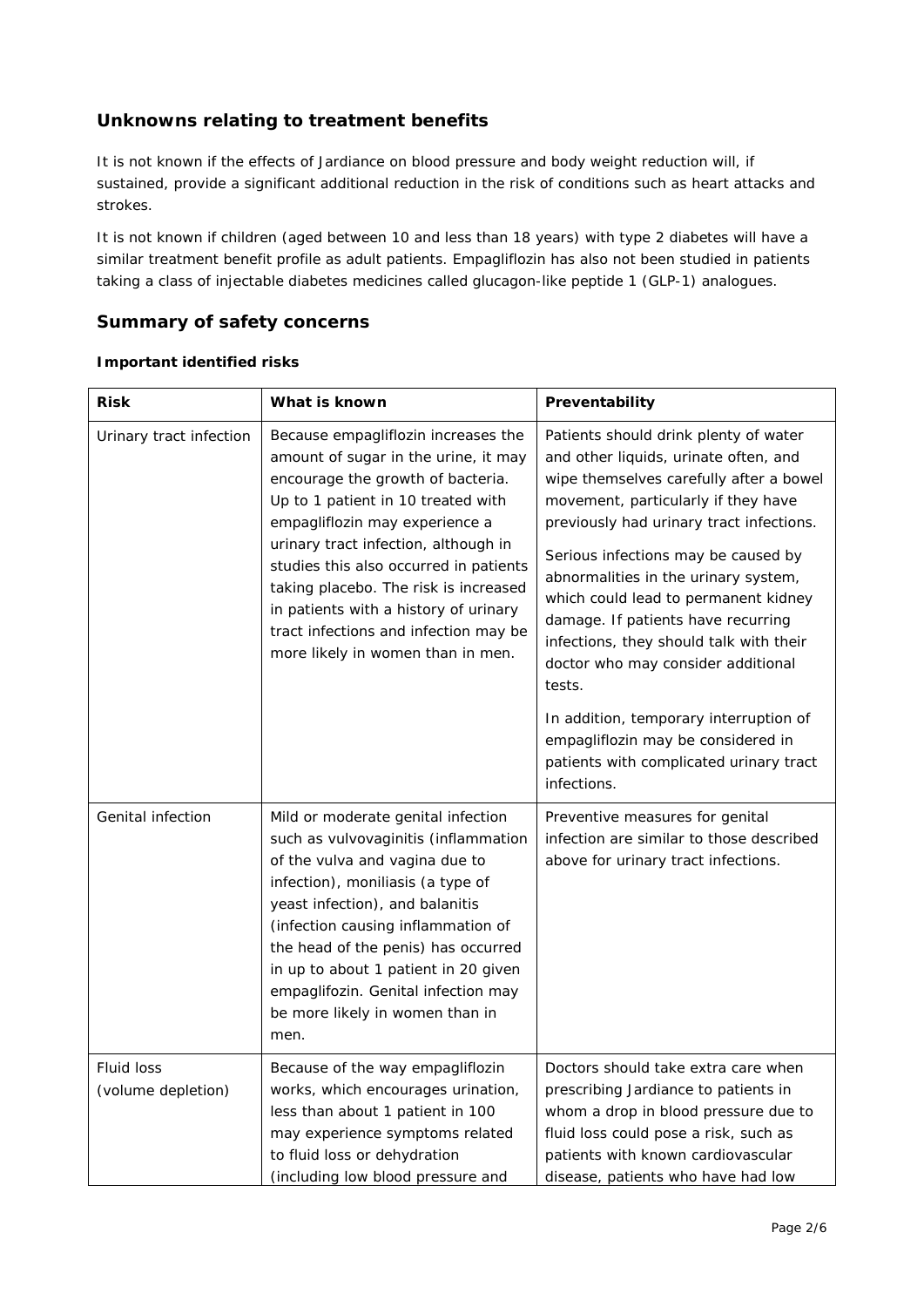| <b>Risk</b>                                                                       | What is known                                                                                                                                                                                                                                                                                                      | Preventability                                                                                                                                                                                                                                                                                                                                              |  |
|-----------------------------------------------------------------------------------|--------------------------------------------------------------------------------------------------------------------------------------------------------------------------------------------------------------------------------------------------------------------------------------------------------------------|-------------------------------------------------------------------------------------------------------------------------------------------------------------------------------------------------------------------------------------------------------------------------------------------------------------------------------------------------------------|--|
|                                                                                   | dizziness). Symptoms may be more<br>common in patients 75 years and<br>older (occurring in up to 1 in 20 at<br>the higher dose of 25 mg).                                                                                                                                                                          | blood pressure while taking blood<br>pressure medicines, or patients 75<br>years of age or older.<br>Where patients have another condition<br>that may cause fluid loss (e.g.<br>diarrhoea) careful monitoring of fluid<br>status is needed. Temporarily stopping<br>treatment with Jardiance should be<br>considered until any fluid loss is<br>corrected. |  |
| Low blood sugar<br>levels (hypoglycaemia<br>with insulin and/or<br>sulfonylureas) | A few patients may experience low<br>blood sugar levels due to treatment<br>with empagliflozin. The risk of low<br>blood sugar is increased when a<br>patient is also taking other<br>medicines known to cause low blood<br>sugar levels (insulin or<br>sulfonylureas), occurring in more<br>than 1 patient in 10. | A lower dose of insulin or a<br>sulfonylurea may be required to reduce<br>the risk of low blood sugar when used<br>in combination with empagliflozin.                                                                                                                                                                                                       |  |

# *Important potential risks*

| <b>Risk</b>                                         | What is known                                                                                                                                                                                                                                                    |
|-----------------------------------------------------|------------------------------------------------------------------------------------------------------------------------------------------------------------------------------------------------------------------------------------------------------------------|
| Cancer of the kidney and<br>bladder (urinary tract) | An increased risk of renal cancer (cancer of the kidney) with<br>empagliflozin was seen in one study in male mice, though not in<br>other animals.                                                                                                               |
|                                                     | In patients given empagliflozin, the overall number who developed<br>cancer of the kidney or bladder was low and comparable to placebo.<br>There is no obvious way that empagliflozin could increase the risk of<br>renal tumours.                               |
| Kidney injury<br>(renal impairment)                 | Because of the way empagliflozin works there is a risk of effects on<br>the kidneys that could reduce their function (renal impairment).                                                                                                                         |
|                                                     | The overall number of patients with renal impairment was low. Renal<br>impairment was slightly more common in patients receiving<br>empagliflozin than in patients receiving placebo, and increased with<br>increasing age and use of diuretics (water tablets). |
| Liver injury                                        | Liver injury was considered an important potential risk due to small<br>changes observed in laboratory tests looking at liver function.                                                                                                                          |
|                                                     | The overall number of empagliflozin patients with liver injury has<br>been low and any relationship to empagliflozin treatment has not<br>been established.                                                                                                      |
| Off-label use (e.g. for weight                      | Because empagliflozin produces weight loss (due to the increase in<br>sugar lost in the urine), there is the potential for inappropriate use to                                                                                                                  |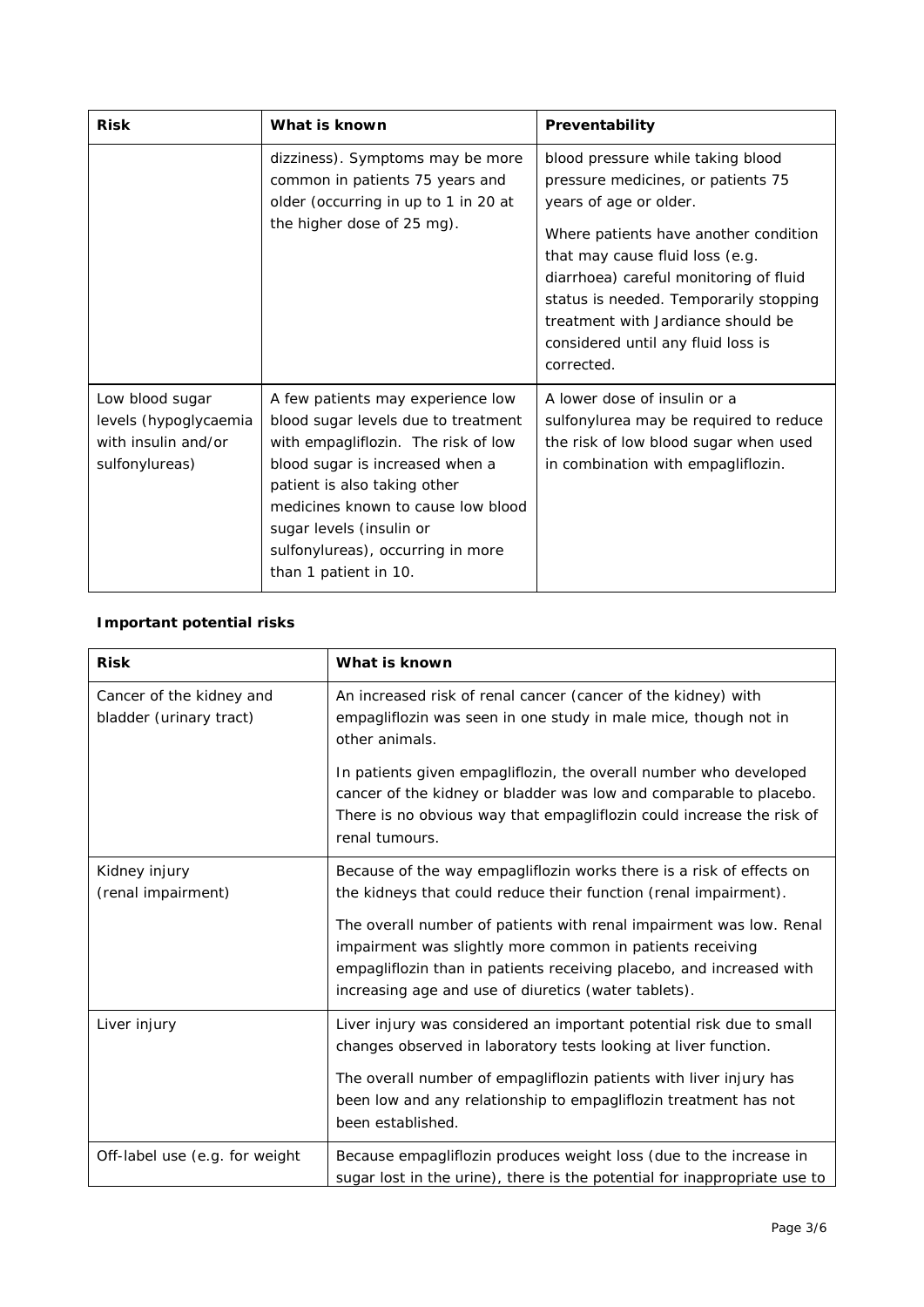| <b>Risk</b>                    | What is known                                                                                                                                                                                                                                                                                                                                                                              |  |
|--------------------------------|--------------------------------------------------------------------------------------------------------------------------------------------------------------------------------------------------------------------------------------------------------------------------------------------------------------------------------------------------------------------------------------------|--|
| loss in non-diabetic patients) | encourage weight loss in non-diabetic patients.<br>Empagliflozin will be available as a prescription medicine only, which<br>would restrict access to people who have diabetes and are under<br>close medical surveillance by their doctor.                                                                                                                                                |  |
| Bone fracture                  | Bone fracture was considered an important potential risk because it<br>has been seen with other medicines of the same class. The overall<br>number of patients with bone fractures was low and bone fracture<br>was no more common with empagliflozin than with placebo. No loss<br>in bone mineral density (a measure of bone strength) was observed<br>after 1 and 2 years of treatment. |  |

#### *Missing information*

| <b>Risk</b>                                                                        | What is known                                                                                                                                                                                                                                                                                                                                                                                           |
|------------------------------------------------------------------------------------|---------------------------------------------------------------------------------------------------------------------------------------------------------------------------------------------------------------------------------------------------------------------------------------------------------------------------------------------------------------------------------------------------------|
| Children (paediatric<br>patients)                                                  | Empagliflozin has not been studied in patients younger than 18<br>years. A paediatric investigational plan (PIP) is in place to study the<br>use of empagliflozin in paediatric patients aged 10 to less than 18<br>years.                                                                                                                                                                              |
| <b>Elderly patients</b>                                                            | Since elderly patients are at increased risk of adverse events from<br>medicines, post-marketing safety information will be collected<br>regarding treatment of the elderly.                                                                                                                                                                                                                            |
| Pregnancy/breastfeeding                                                            | Empagliflozin has not been investigated in pregnant and/or<br>breastfeeding women. Empagliflozin has not been shown to produce<br>abnormalities during development in the womb. Experimental studies<br>in animals have detected empagliflozin in breast milk. Due to lack of<br>information regarding human use, women should not be treated with<br>empagliflozin during pregnancy and breastfeeding. |
| Clinical impact of altered blood<br>fats (dyslipidaemia)                           | Small increases in laboratory values for blood fats (lipids) were seen<br>in all treatment groups in the clinical studies. No increased<br>cardiovascular risk (risk of effects on the heart and circulation) is<br>expected during empagliflozin treatment.                                                                                                                                            |
| Long-term safety (particularly<br>cardiovascular)                                  | Experience with long-term safety is currently limited, the maximum<br>exposure being up to 2 years. Long-term studies are ongoing.<br>Clinical data did not reveal an increase in the risk of cardiovascular<br>events upon the use of empagliflozin.                                                                                                                                                   |
| Concomitant use with GLP-1<br>analogues                                            | Empagliflozin has not been studied in combination with certain<br>diabetes medicines known as GLP-1 analogues.                                                                                                                                                                                                                                                                                          |
| Use in patients with severe<br>reduction of liver function<br>(hepatic impairment) | Empagliflozin has not been studied in patients with severe hepatic<br>impairment.                                                                                                                                                                                                                                                                                                                       |
| Long-term safety (melanoma)                                                        | A small numerical difference in melanoma (a type of skin cancer)                                                                                                                                                                                                                                                                                                                                        |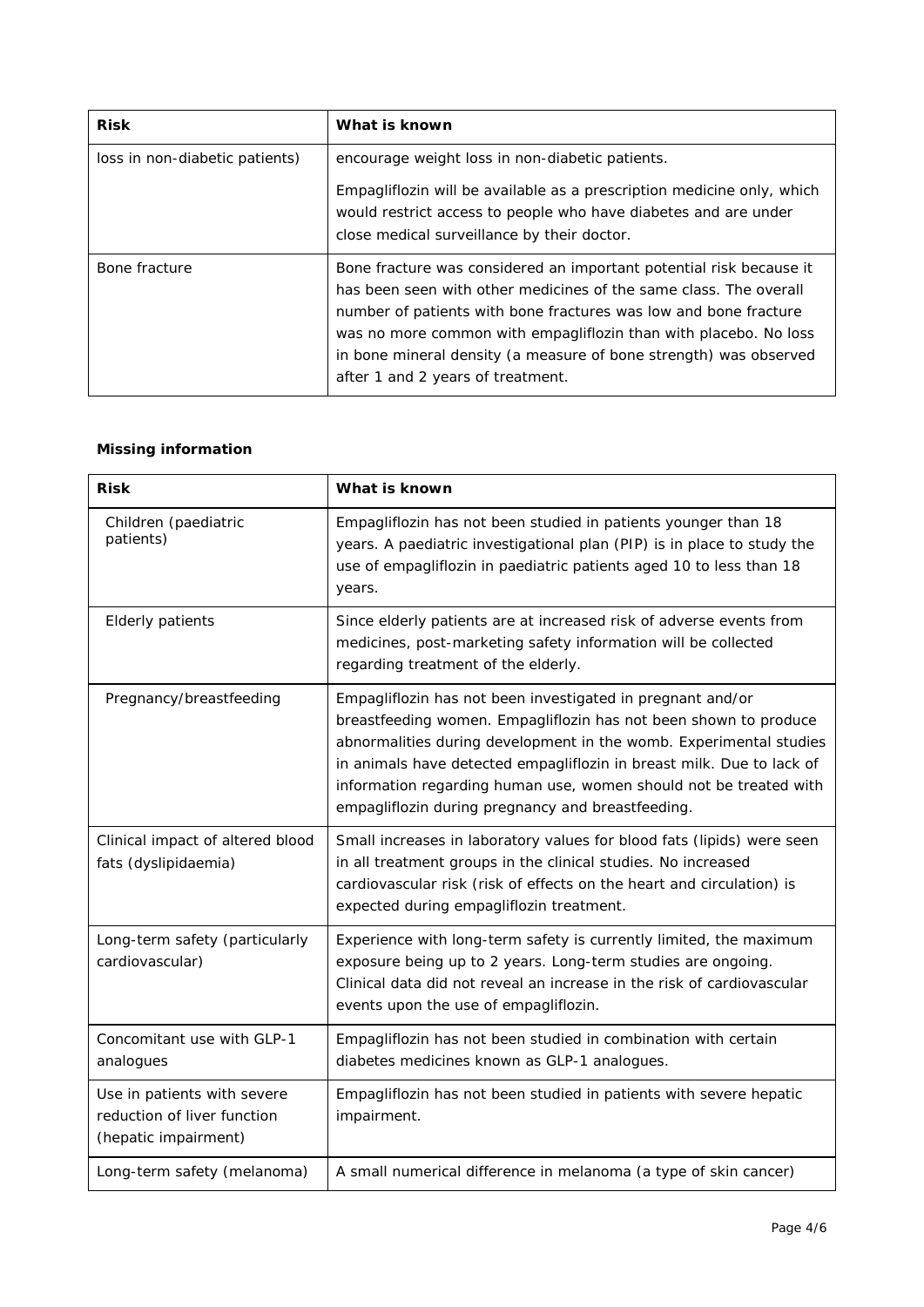| <b>Risk</b> | What is known                                                                                                                                                                                                   |  |
|-------------|-----------------------------------------------------------------------------------------------------------------------------------------------------------------------------------------------------------------|--|
|             | was observed between empagliflozin and placebo in clinical trials.<br>The overall number of patients with malignancy was low (less than<br>0.1%). There is no obvious way that empagliflozin could increase the |  |
|             | risk of cancer, including melanoma.                                                                                                                                                                             |  |

## **Summary of risk minimisation measures by safety concern**

All medicines have a summary of product characteristics (SmPC) which provides physicians, pharmacists and other healthcare professionals with details on how to use the medicine, and also describes the risks and recommendations for minimising them. Information for patients is available in lay language in the package leaflet. The measures listed in these documents are known as 'routine risk minimisation measures'.

The SmPC and the package leaflet are part of the medicine's product information. The product information for Jardiance can be found on [Jardiance's EPAR page.](http://www.ema.europa.eu/ema/index.jsp?curl=/pages/medicines/human/medicines/002677/human_med_001764.jsp)

This medicine has no additional risk minimisation measures.

### **Planned post-authorisation development plan**

| Study/activity<br>(including study<br>number)                                                                      | <b>Objectives</b>                                                                                                                                                                                                                                                        | <b>Safety concerns</b><br>/efficacy issue<br>addressed                                                                                                                                                       | <b>Status</b> | <b>Planned date for</b><br>submission of<br>(interim and)<br>final results                                                 |
|--------------------------------------------------------------------------------------------------------------------|--------------------------------------------------------------------------------------------------------------------------------------------------------------------------------------------------------------------------------------------------------------------------|--------------------------------------------------------------------------------------------------------------------------------------------------------------------------------------------------------------|---------------|----------------------------------------------------------------------------------------------------------------------------|
| Long-term CV<br>safety study<br>1245.25                                                                            | To evaluate long-<br>term<br>cardiovascular<br>safety of<br>empagliflozin in<br>patients with type<br>2 diabetes and<br>increased<br>cardiovascular<br>risk.                                                                                                             | Long-term safety<br>(particularly<br>cardiovascular),<br>dyslipidaemia, use<br>with GLP-1<br>analogues, urinary<br>tract cancer, bone<br>fracture, missing<br>long-term safety<br>information on<br>melanoma | Started       | Event driven,<br>final results 4 <sup>th</sup><br>quarter of 2015                                                          |
| PASS (1245.96)<br>to assess the<br>risk of renal and<br>liver injury,<br>urinary tract<br>and genital<br>infection | To evaluate the<br>risk of urinary<br>tract and genital<br>infection, acute<br>renal (kidney) and<br>hepatic (liver)<br>injury, resulting in<br>hospitalisations, in<br>empagliflozin-<br>treated patients,<br>compared with<br>users of other<br>diabetes<br>treatment. | Urinary tract<br>infection, genital<br>infection,<br>renal impairment,<br>liver injury                                                                                                                       | Planned       | Will depend on<br>patient uptake;<br>estimated<br>submission date<br>to be<br>determined in<br>the final study<br>protocol |

#### *List of studies in post-authorisation development plan*